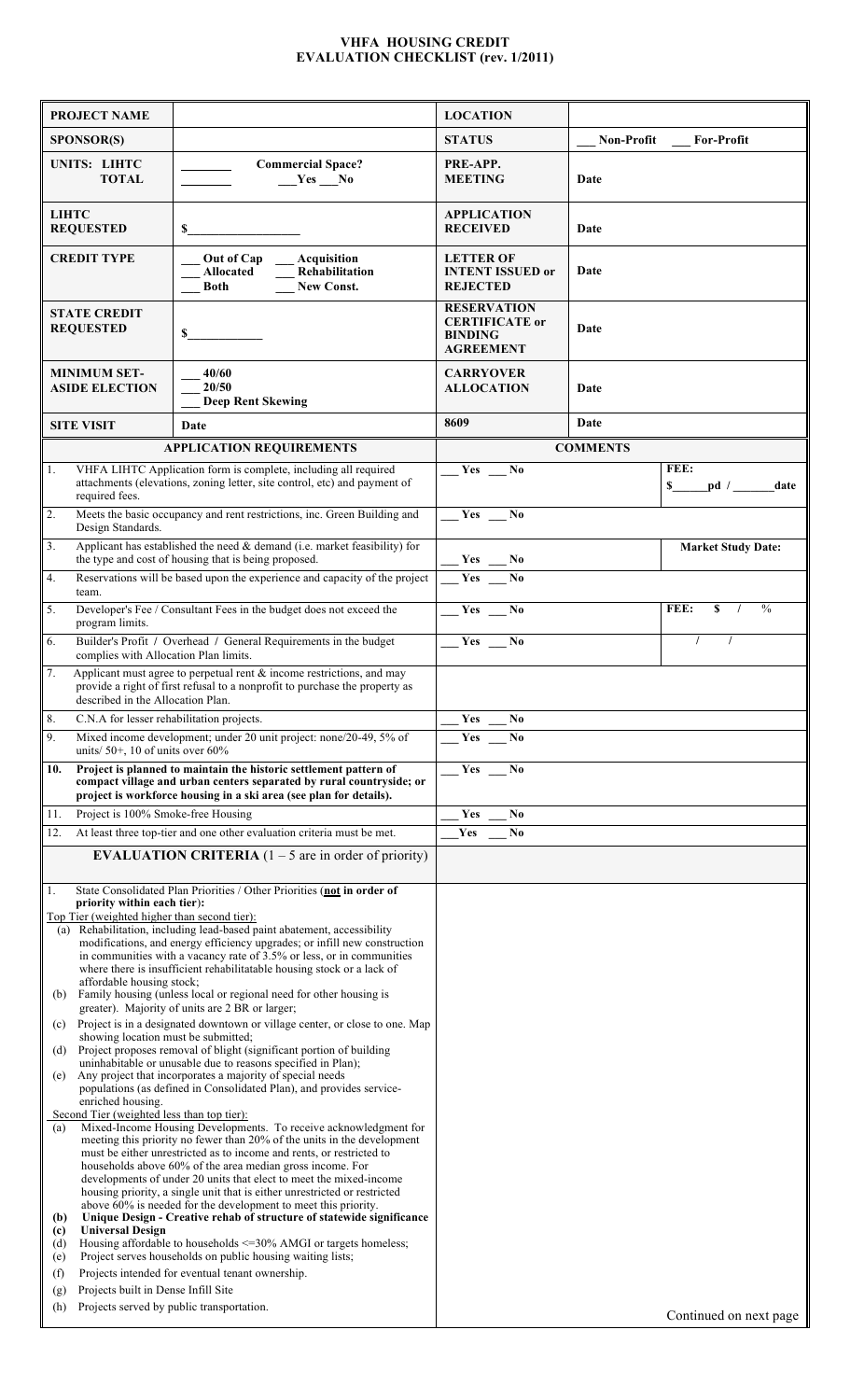## **VHFA HOUSING CREDIT EVALUATION CHECKLIST (rev. 1/2011)**

| 2. | Preference must be given among selected projects to proposals:<br>(a) serving the lowest income tenants, and (b) serving qualified tenants for<br>the longest period                                                                                                                                                                                                                                                                                                                                              |  |
|----|-------------------------------------------------------------------------------------------------------------------------------------------------------------------------------------------------------------------------------------------------------------------------------------------------------------------------------------------------------------------------------------------------------------------------------------------------------------------------------------------------------------------|--|
| 3. | Acquisition and rehabilitation of existing "at risk" federally subsidized<br>projects, defined as: any development currently occupied by low income<br>households that faces, within the next 5 years: 1) a loss of deep rental<br>assistance or other operating subsidy; and 2) faces prepayment of its<br>mortgage or other action by its owner that would terminate fed. low<br>income use restrictions. In addition, this includes any project(s) that is<br>slated to receive fed. funding for preservation. |  |
|    | Geographic targeting: Project is in a location that has been underserved<br>historically in having its affordable housing needs met (not just<br>underserved by the Housing Credit program).<br>Project design meets LEED H or Green Communities standards                                                                                                                                                                                                                                                        |  |